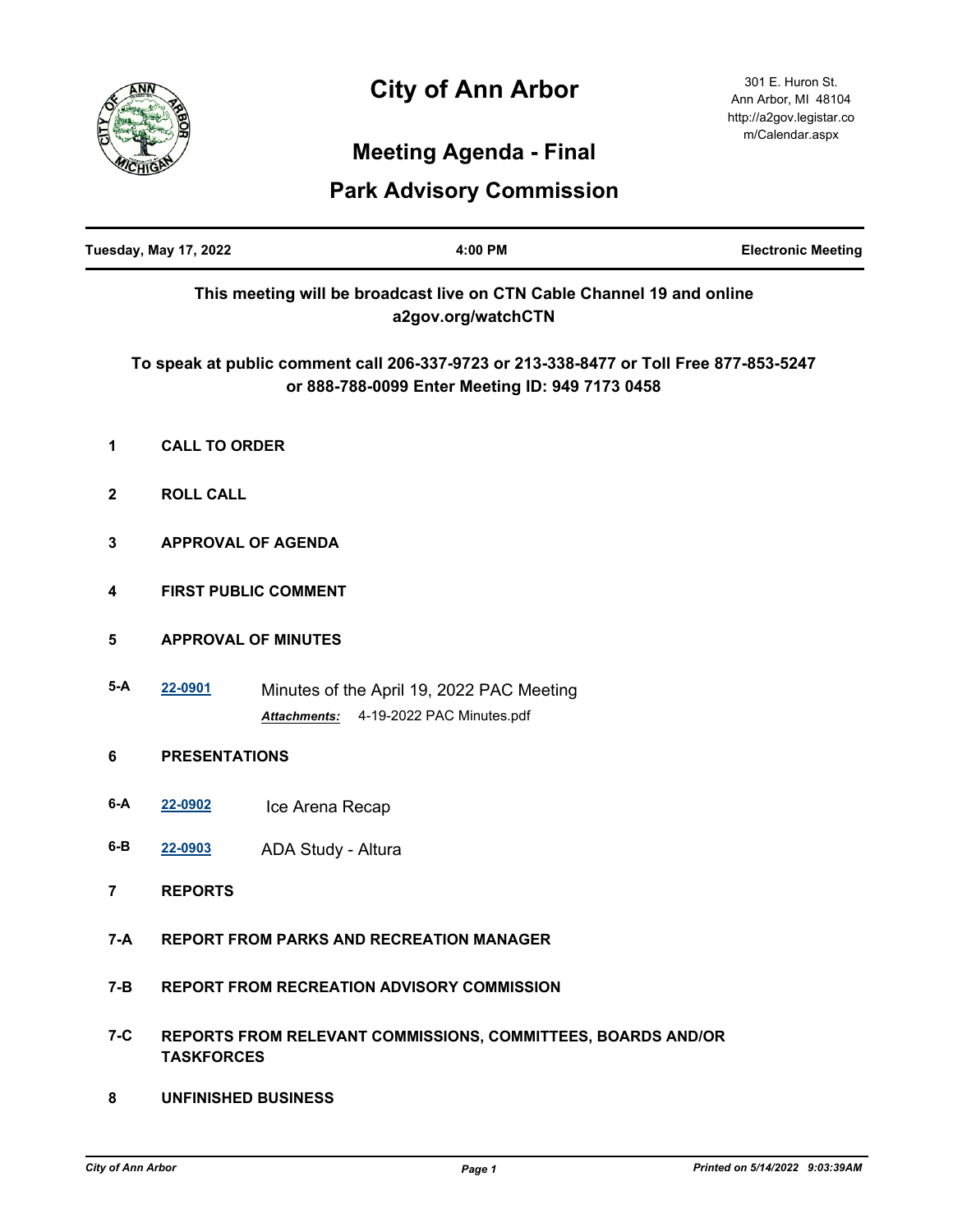| 9     |                       | <b>NEW BUSINESS</b>                                                                                                                                            |  |  |
|-------|-----------------------|----------------------------------------------------------------------------------------------------------------------------------------------------------------|--|--|
| $9-A$ | 22-0906               | Resolution to Recommend Barton Pump Station Valve Improvements<br>through Barton Nature Area and Bird Hills Nature Area                                        |  |  |
|       |                       | <b>Attachments:</b><br>Resolution to Recommend Barton Pump Station Valve Improvements.pdf,<br>Public Impact Area_Barton PS Valve Project.pdf                   |  |  |
| 9-B   | 22-0917               | <b>Bird Hills Water Main Project</b>                                                                                                                           |  |  |
| 9-C   | 22-0904               | Resolution to recommend approving a contract with Gerace Construction<br>Company, Inc. for repairs and renovations to the Bandemer Park bridges                |  |  |
|       |                       | Resolution to recommend approving a contract with Gerace<br>Attachments:<br>Construction.pdf                                                                   |  |  |
| $9-D$ | 22-0905               | Resolution to Recommend Accepting a Fair Food Network Grant for the<br>Ann Arbor Farmers Market for \$45,000.00 and Appropriate Funds                          |  |  |
|       |                       | <b>Attachments:</b><br>Resolution to Recommend Accepting a Fair Food Network Grant for.pdf,<br>Ann Arbor Farmers Market 2022 Double Up Food Bucks Contract.pdf |  |  |
| 10    |                       | <b>SECOND PUBLIC COMMENT (Three Minutes Per Speaker)</b>                                                                                                       |  |  |
| 11    |                       | <b>COMMUNICATIONS</b>                                                                                                                                          |  |  |
| 11-A  | 22-0907               | <b>PAC Council Update</b>                                                                                                                                      |  |  |
|       |                       | PAC COUNCIL UPDATE 5_2022.pdf<br>Attachments:                                                                                                                  |  |  |
| 11-B  | 22-0908               | Park Planning Capital Project Update                                                                                                                           |  |  |
|       |                       | 2022-05 PAC Project update.pdf<br>Attachments:                                                                                                                 |  |  |
| 11-C  | 22-0909               | Park Project Status Table                                                                                                                                      |  |  |
|       |                       | Parks_Project_Status_Table-FY2022.pdf<br><b>Attachments:</b>                                                                                                   |  |  |
| 12    | <b>CLOSED SESSION</b> |                                                                                                                                                                |  |  |

**13 ADJOURNMENT**